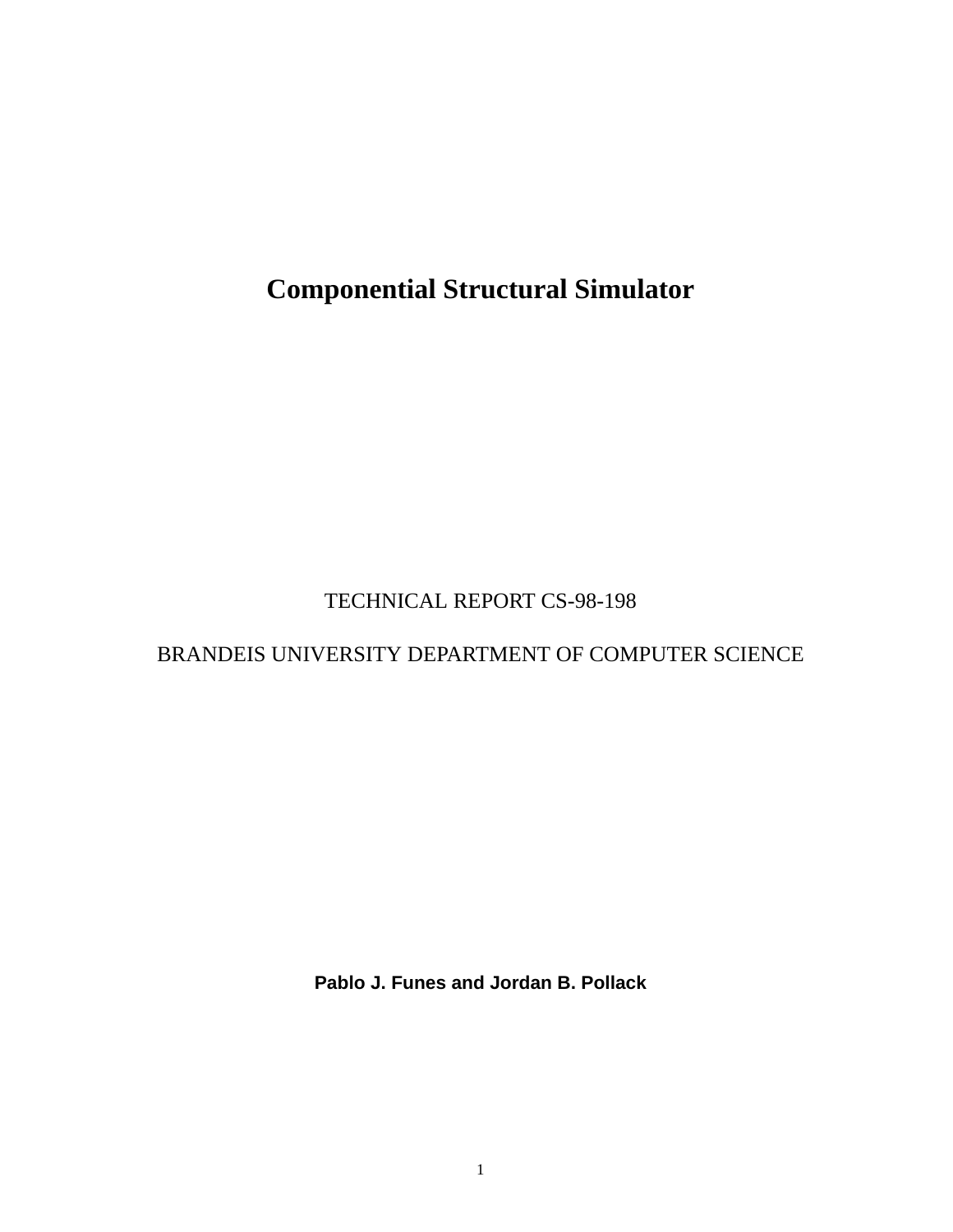## **1 A procedure to predict stability of certain structures**

Our componential structural simulator procedure provides an approximate simulation that predicts resistance of structures made of modular components. The simulation focuses on torque strains and is able to predict stability of a structure whose breakage depends on torque stress.

Structures that can be described in this fashion include those made out of building toy bricks such as Lego<sup>1</sup> bricks, a well-known type of snap-on toy bricks, which we have used in our initial applications.

The model could be applied to many other kinds of structures made out of modular components. It is a prediction tool that can be programmed in a computer and used to test the stability of a structure before proceeding to its construction.

### **1.1 Networks of Torque Propagation in 2D**

We begin considering two-dimensional systems, then generalize to three dimensions.

### 1.1.1 Two dimensional modular structures

We call 'two-dimensional' structures those made out of sets of component elements of the same width, assembled in a plane. Thus the structure can be fully described in a two dimensional plane (Figs. 1 and 2 are an example).

<sup>1.</sup> Lego is a trademark of The Lego Group.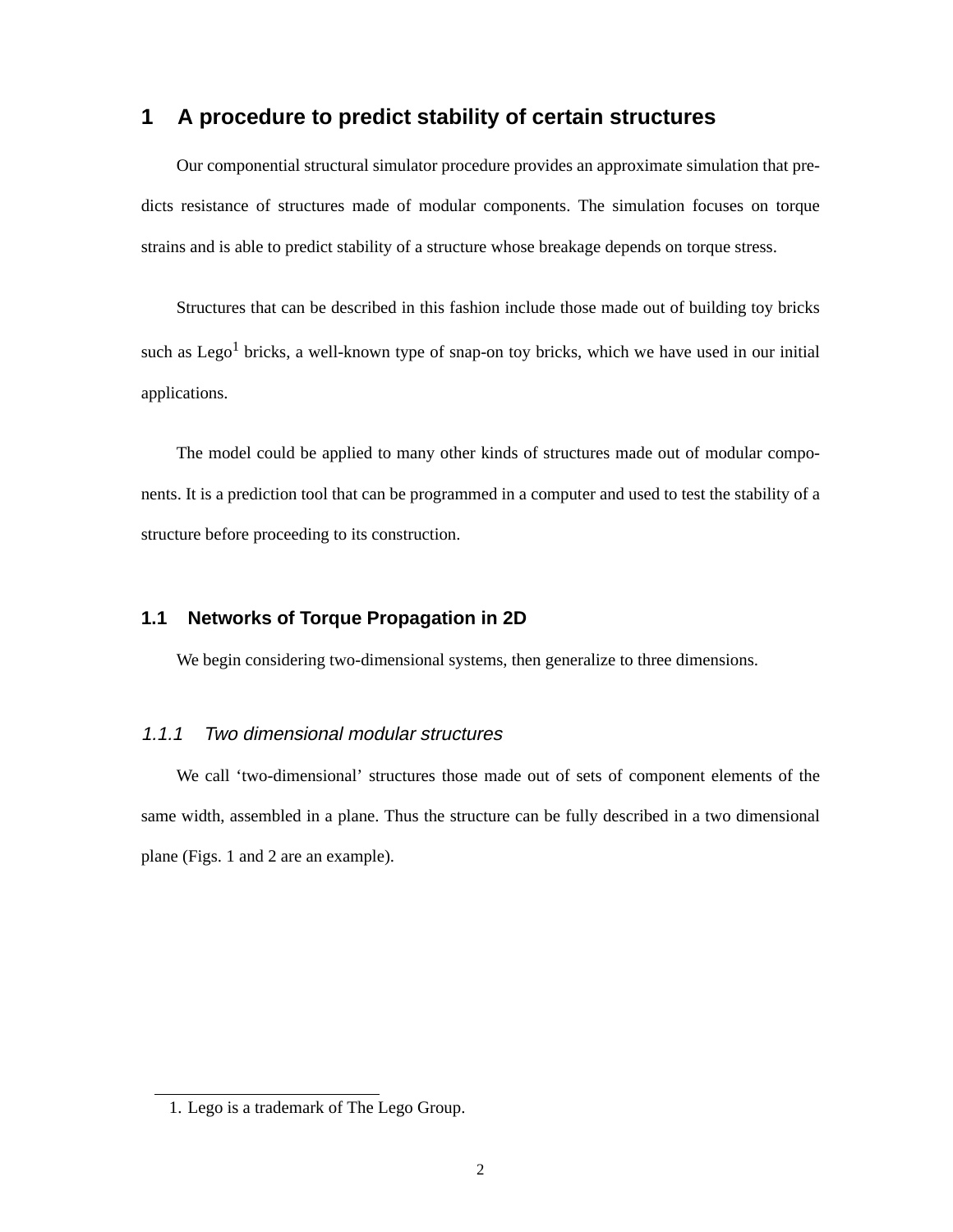

**fig. 1.** A 'two dimensional' structure made of Lego bricks. All components are the same width and arranged in a plane so the structure can be fully described in a twodimensional scheme (fig. 2)



**fig. 2.** A two-dimensional schematic representation of the structure depicted in fig. 1. (The *x* and *y* axis are in different scales)

## 1.1.2 Requirements for using the componential structural simulator

Our method requires that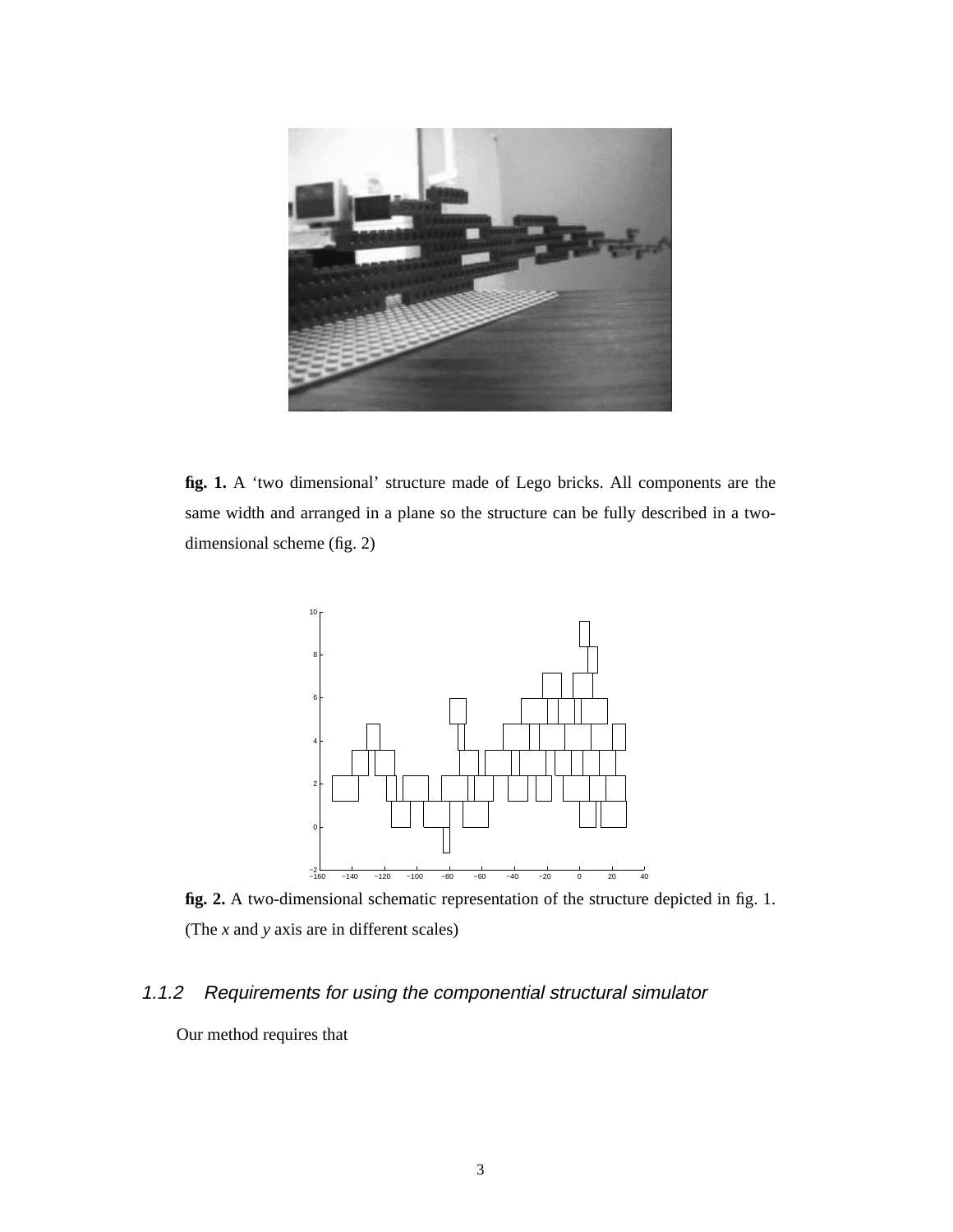- The torque resistance of any union between a pair of components be predictable.
- The torque resistance of any union be smaller than its resistance to radial forces.
- The bricks or components themselves be stronger than the force required to separate them, so in a stress situation the bricks will separate rather than break.
- The entire structure be supported (grounded) at one or more points. The unions between the elements and the 'ground' must be of the same nature as those between elements.

#### 1.1.3 Lego bricks torque resistance

The previous assumptions are satisfied by structures made out of building brick toys such as Lego bricks, with snap-on unions. The resistance of the plastic material of Lego bricks and similar building toys far surpasses the force necessary to break their unions. This allows us to apply a model that ignores the resistance of the material and evaluates the strain forces over a group of bricks only at their union areas. If a Lego structure fails, it will generally do so at the joints, but the actual bricks will not be damaged.

In the example of Lego bricks, our two-dimensional structures are composed of "1×n" bricks (Fig. 3).



**fig. 3.** Types of Lego bricks used in our 2D applications.

The amount of stress that different linear  $(1\times1, 2\times1, 3\times1,$  etc., as in fig. 1) unions of brick pairs can support has been tentatively measured (table 1). We disregard radial forces such as vertical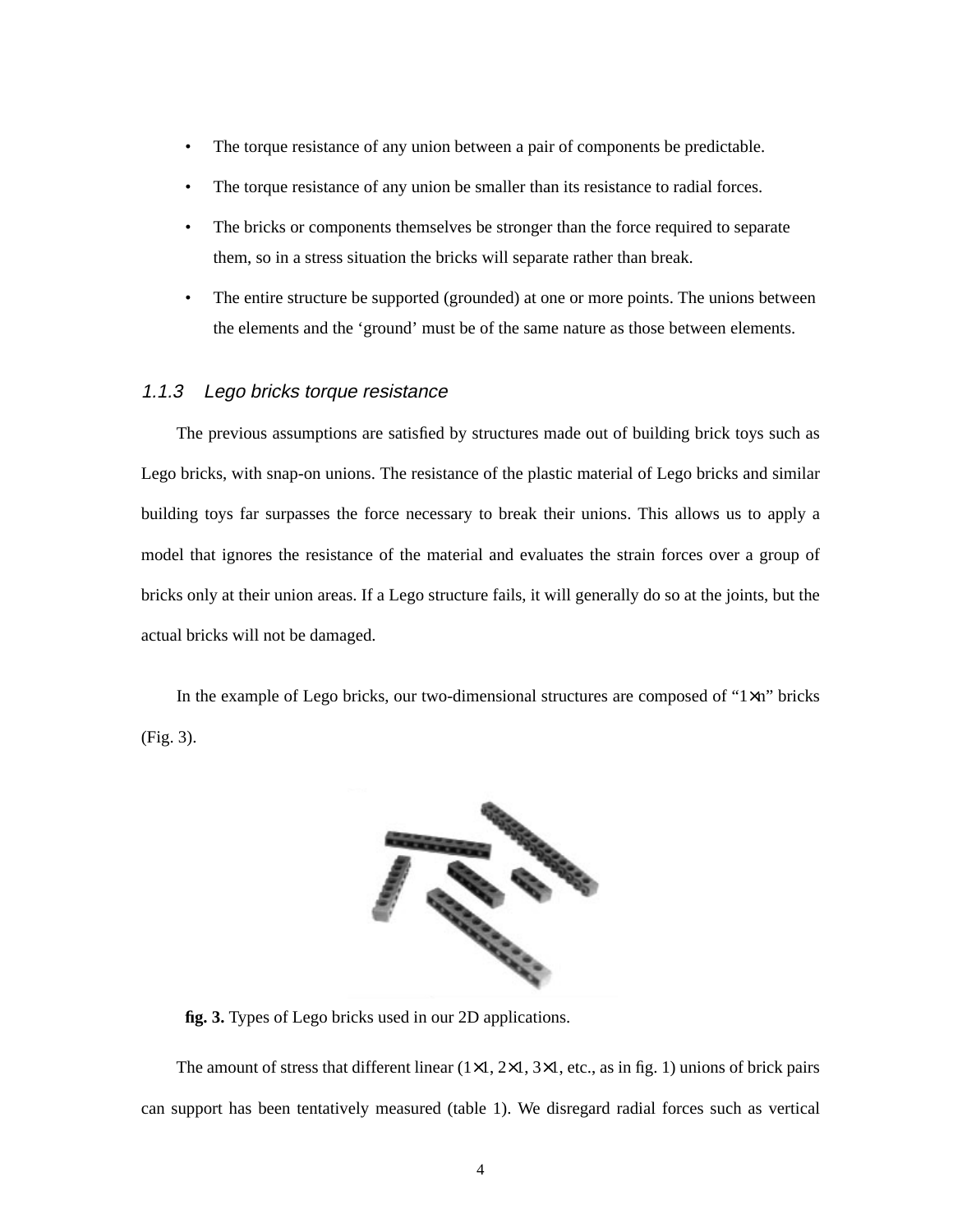pulls, and describe the system of static forces inside a complex structure of Lego bricks as a network of "rotational" joints located at each union between brick pairs and subject to loads coming from the weight of each brick.

| Joint<br>size(knobs) | Approximate torque<br>capacity<br>$(N-m \times 10^{-6})$ |
|----------------------|----------------------------------------------------------|
| 1                    | 10.4                                                     |
| 2                    | 50.2                                                     |
| 3                    | 89.6                                                     |
| 4                    | 157.3                                                    |
| 5                    | 281.6                                                    |
| 6                    | 339.2                                                    |
|                      | 364.5                                                    |

Table 1. Estimated minimal torque capacities of the basic types of joints

In our examples we consider the 'ground' to have knobs to stick to bricks in the same fashion as bricks stick to one another. The structure can rest, for example, in a big Lego plate that is affixed to a table.

#### **1.2 Building a Network of Torque Propagation**

Given a two-dimensional structure formed by a combination of bricks, our model builds a network with joints of different capacities and external forces that must be in static equilibrium if the structure is not going to collapse. Each idealized joint is located at the center of the area of contact between a pair of bricks. A network of torque propagation (NTP) is composed of:

- A List of bodies
- A List of joints 'JOINTLIST'
- A List of forces 'FORCELIST'
- A symbol *G* the 'ground'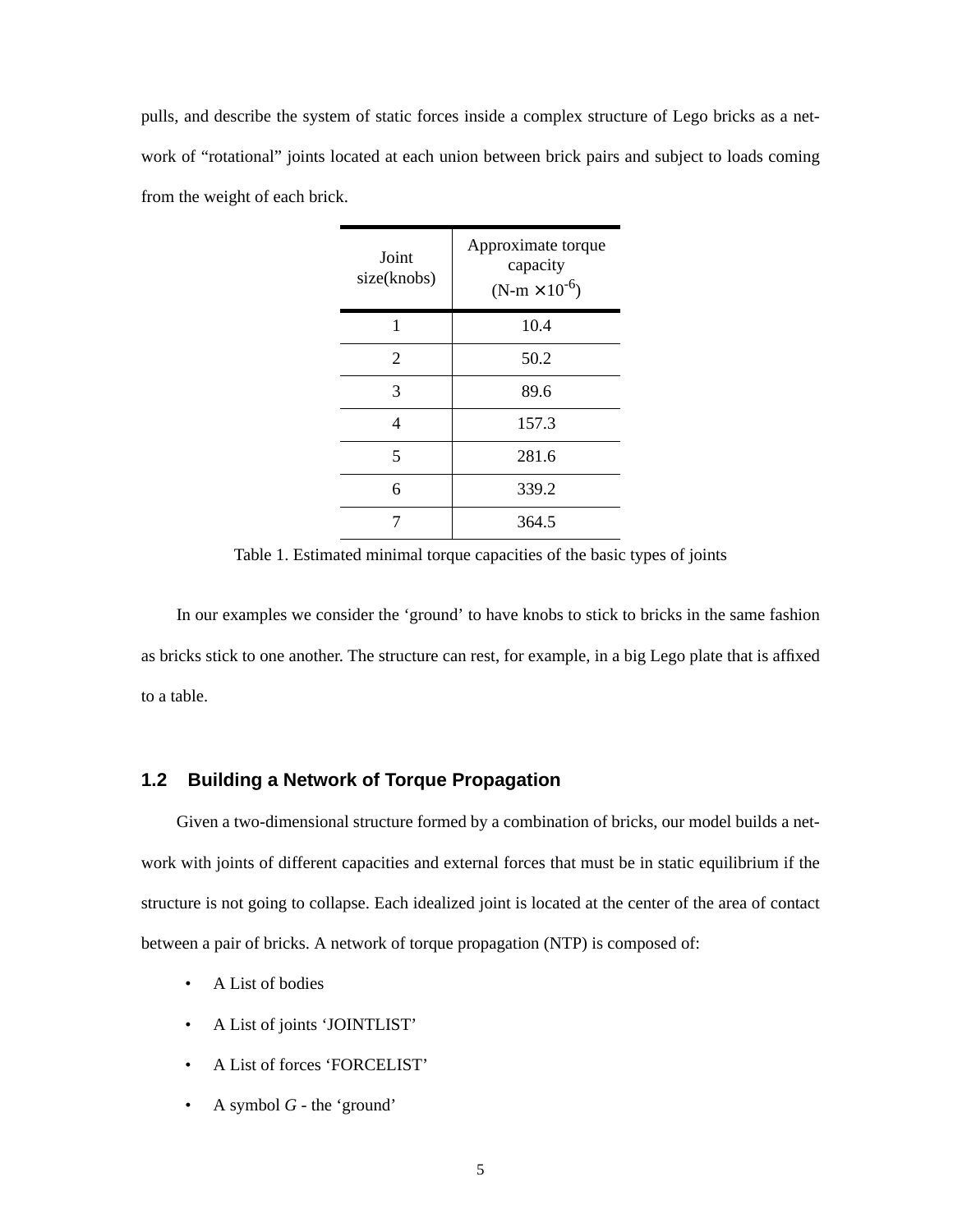#### **The network building procedure is as follows:**

#### 1.2.1 List of Joints

First all the joints between bricks are calculated and stored in a list.

- 1. JOINTLIST = ∅
- 2. For each unique pair  $(b,b')$  of bodies attached to each other  $(*)$

3. Create Joint  $J = J_{b,b'}$  with the following properties:

- 4. Position( $J$ ) = Center of area of contact between *b* and *b*'
- 5. Strength( $J$ ) = (obtained from table 1) (\*\*)
- 6. add J to JOINTLIST
- 7. For each brick b that is attached to the ground
- 8. Create joint  $J = J_{b,G}$  with the following properties:
- 9. Position( $J$ ) = Center of area of contact between *b* and the ground
- 10. Strength( $J$ ) = (obtained from table 1) (\*\*)
- 11. add J to JOINTLIST

NOTES:

(\*) *Unique pair* indicates that  $(b',b)$  should not be considered whenever  $(b,b')$  has already been processed.

(\*\*) If the size is greater than the maximum entry in the table (7 in the example table 1), compute strength=size\*strength(maximum entry tabulated)/size(maximum entry tabulated)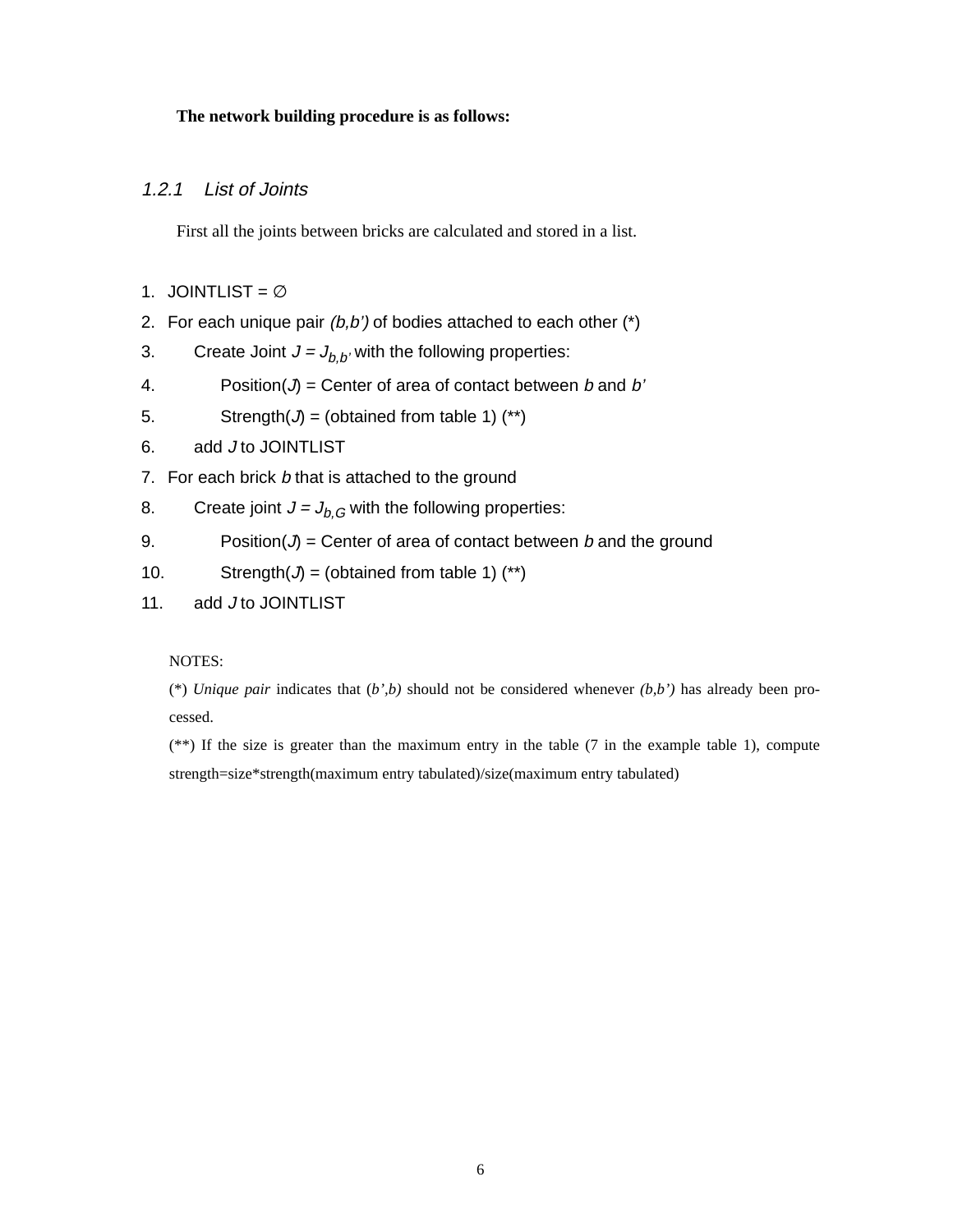#### 1.2.2 List of forces

Once the network is computed, a list of forces is calculated and submitted to it. Each brick in

the structure has a weight and thus must be computed as one of the forces:

- 1. FORCELIST=∅
- 2. For each brick b in the structure compute
- 3. Position( $F$ ) = center of b  $(*)$
- 4. Vector( $F = (0,-1)^*$ weight of  $b$  (\*\*)
- 5. Target( $F$ ) = b
- 6. add F to FORCELIST
- 7. For each external force  $f$  acting on  $b$
- 8. Create new F such that:

| 9.<br>Position( $F$ ) = point of application of f |
|---------------------------------------------------|
|---------------------------------------------------|

- 10. Vector( $F$ ) = vectorial representation of f
- 11. Target( $F$ ) = b
- 12. add F to FORCELIST

NOTES:

- (\*) The center of the brick is a reasonable approximation of its center of mass
- (\*\*) Gravitational forces point down.
- (\*\*\*) The weight of a size *n* brick can be approximated by *n* \* (weight of size 1 brick)

#### **1.3 Solutions of a Network of torque propagation**

#### 1.3.1 An NTP generates a set of equations for structure stability

Each force applied to a component, either its own weight or an external load, has to be cancelled by one or more reaction forces if the brick is stable — otherwise it would be falling. Such reaction forces can originate in any of the joints that connect it to neighbor elements. In that case the force is transmitted through the joint to a connected component. Thus a load is propagated through the network until finally absorbed by a fixed body — the 'ground'.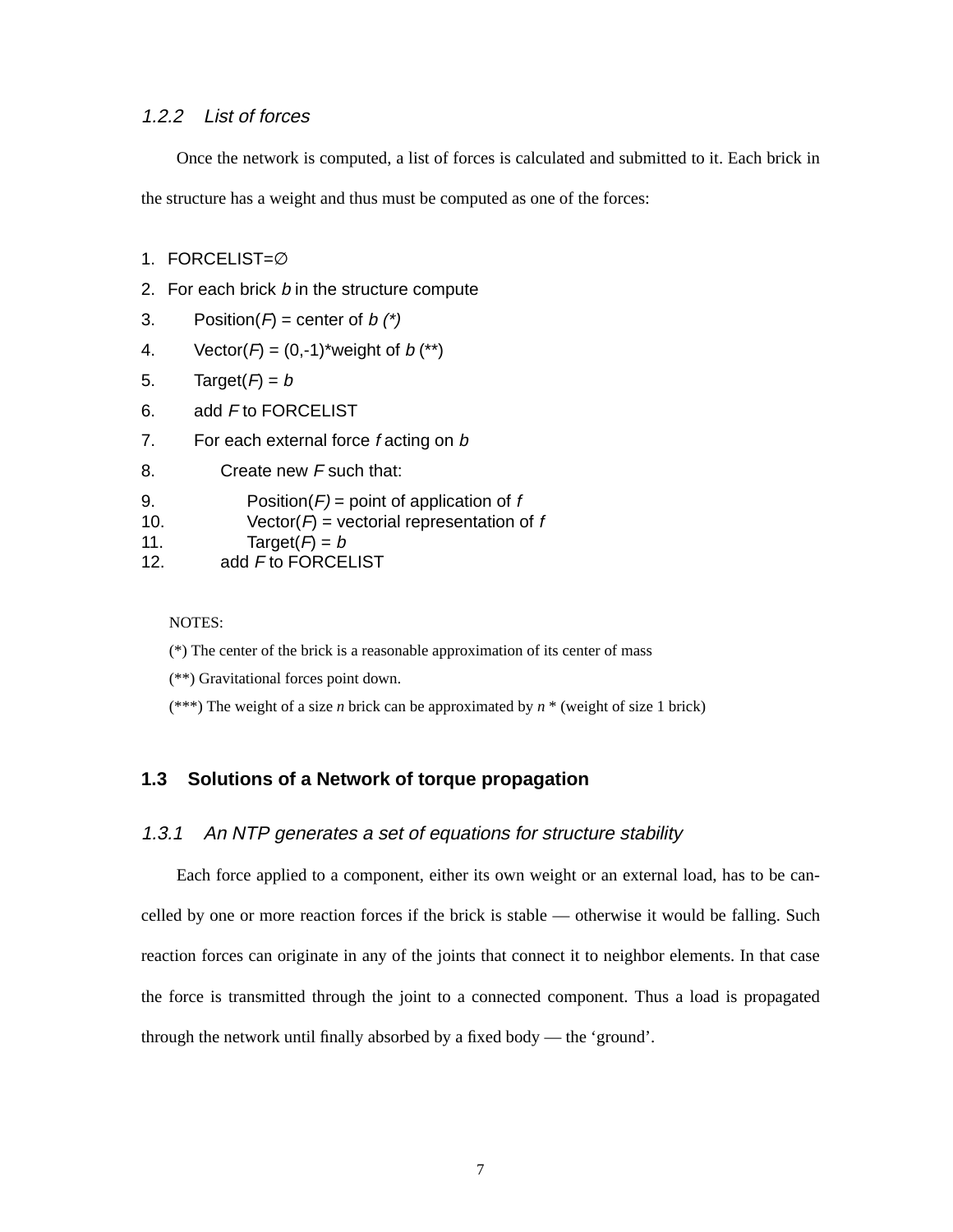The structure is stable if and only if all forces can flow to the ground down the network to be absorbed by the ground. This is represented, for each force *F*, by a flow  $\phi_F$ :BODIES  $\cup$  {*G*} $\rightarrow$ [-1,1] such that

$$
\phi_F(b, c) = -\phi_F(c, b) \text{ for all } c, b \in \text{BODIES} \cup \{G\} \tag{1}
$$

$$
\phi_F(b, \text{BODIES} \cup \{G\}) = 0 \text{ for all } b \in \text{BODIES-}\{\text{target}(F)\}(\text{*})
$$
 (2)

$$
\Phi_F(\text{target}(F), \text{BODIES} \cup \{G\}) = 1 \tag{3}
$$

NOTE: (\*) We use the abbreviated notation  $\phi(b, X) = \sum_{x} \phi(b, x)$  for a set *X*.  $=\sum_{x\in X}$ 

Thus  $\phi_F$  constitutes a flow network (Cormen *et al.*, 1989, page 580) where the flow only occurs at the joints:

$$
\phi_F(b, c) = 0 \text{ if neither } J_{b, c} \text{ nor } J_{c, b} \text{ exist in JOINTLIST} \tag{4}
$$

A flow  $\phi_F$  indicates that the force or weight is supported throughout the structure. A structure will be considered to be table if and only if a flow with a value of 1 (eq. 3) exists for each and every force such that the added torque for all flows at every joint respects the capacity of the joint:

$$
|\tau(J)| \leq \text{Strength}(J) \tag{5}
$$

where the total torque  $\tau$  at a joint is defined by

$$
\tau(J_{b,\;b'}) = \sum_{F \in \text{ FORCELLIST}} \tau(J_{b,\;b'}, F) \phi_F(b, b') \tag{6}
$$

where  $\tau(J_{b, b'}, F)$  is the torque exerted by a force of magnitude Vector(*F*) acting at Position(*F*) with axis of rotation located at Position( $J_{b,b'}$ ).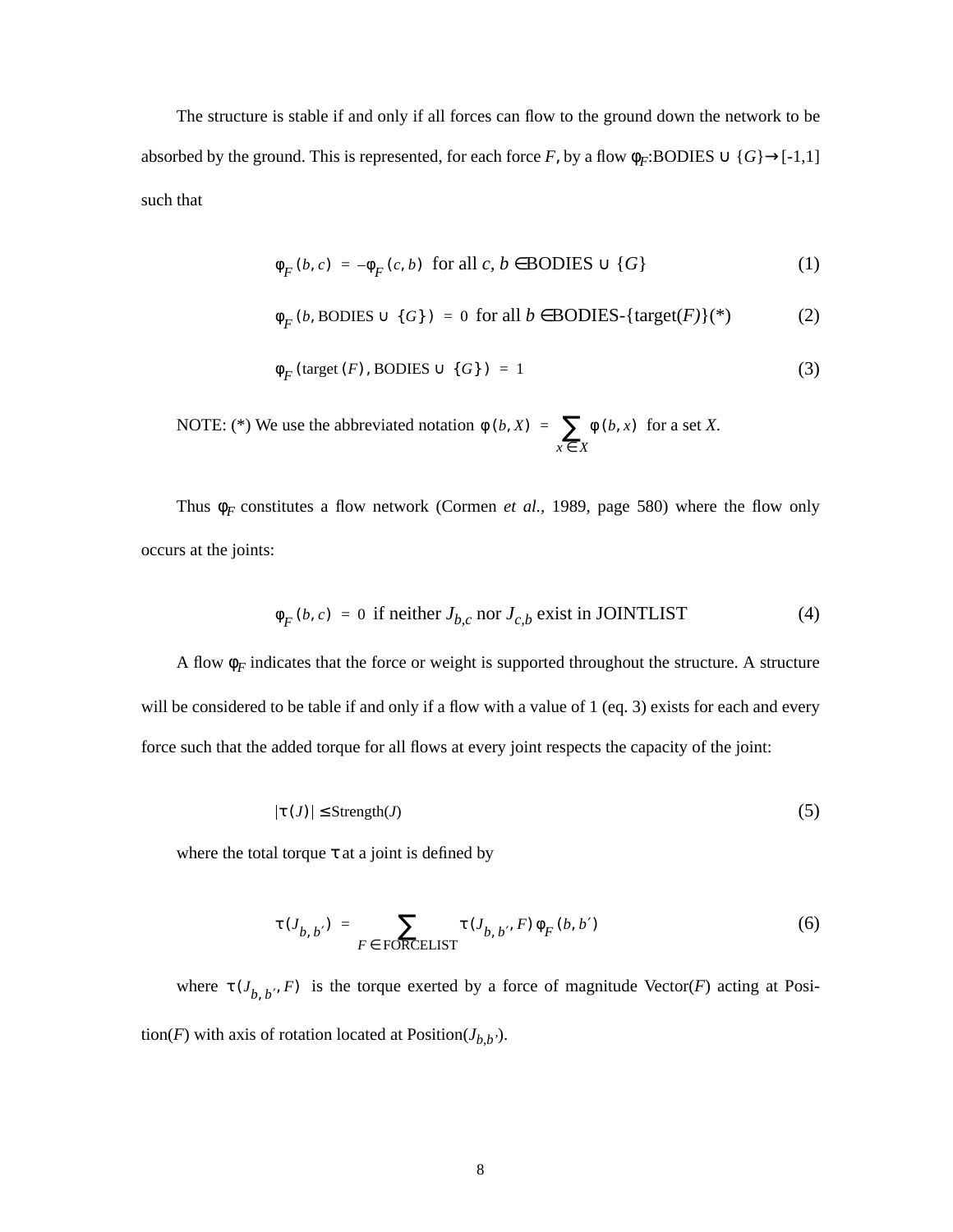If a solution to this network exists, it means that there is a way to distribute all the forces along the structure. The operating principle of the componential structural simulator is this: As long as there is a way to distribute the weights among the network of bricks such that no joint is stressed beyond its maximum capacity, the structure will not break.

#### 1.3.2 Finding solutions for a NTP

From this strategy of modelling an algorithmic problem arises. Where nature simply distributes work dynamically through small deformations along the structure, our model needs an algorithm to determine the existence of solutions. We have not found a complete algorithm for this problem, but a "greedy" technique, not always capable of finding the solution when there is one, guarantees the stability of the structure in the numerous cases when a solution is actually found.

In the case where only one force is present, the problem is describable as a network flow algorithm (NFA) for maximum flow (Goldberg, 1989, Cormen *et al.*, 1989, ch. 12) and can be solved by known methods. The complete problem is not reducible, however, to a maximum flow problem, due to the fact that there are multiple forces to be applied at different points, and the capacity of each joint relative to each one varies with the magnitude of the force and the orthogonal distance between force and joint.

The greedy technique analyzes one force at a time. Once a solution has been found for the distribution of the first force, it is fixed, and a remaining capacity for each joint is computed that will conform a reduced network that must support the next force, and so on.

While there may be a better algorithm for solving the weight distribution for a stable Lego structure, an incomplete algorithm could be enough for many applications. Any structure that is approved as "gravitationally correct" by our simulation possesses a load distribution that does not overstress any joint, and thus will not fall under its own weight. Our model is thus conservative. It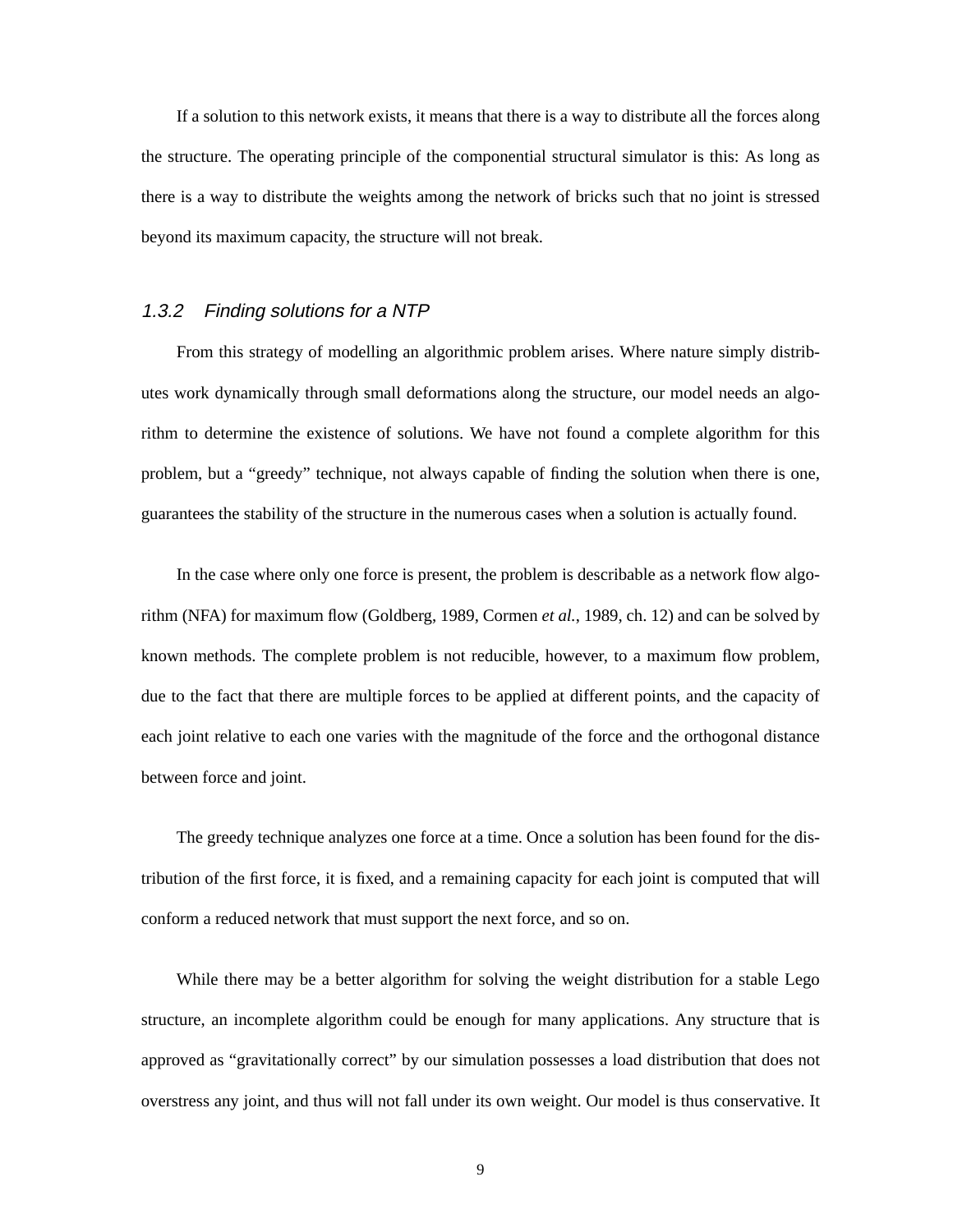might be wrong in predicting the breakage of a structure, but any shape approved by it is guaranteed to resist the required loads.

The possibility of adapting generalized versions of the NFA problem (Iusem and Zenios, 1995; Leighton *et al.*, 1995) to our problem remains to be explored.

The greedy algorithm is this:

1. Define  $TORQUE(J) = 0$  for all  $J \in JOINTLIST$ 

2. For every  $F \in FORCELLIST$ 

3. For every joint  $J = J_{b,b'}$  define

4. 
$$
\operatorname{cap}(b, b') = \operatorname{MIN} \{ \frac{\text{Strength}(J) - \text{TORQUE}(J)}{\tau (J, F)}, 1 \}
$$

5. 
$$
\text{cap}(b', b) = \text{MIN} \{ \frac{\text{Strength}(J) + \text{TORQUE}(J)}{\tau(J, F)}, 1 \}
$$

- 6. Use a maximum flow algorithm to calculate a maximum flow  $\phi_F$  from Target(F) to G as defined by equations (1 through 4) and capacities as per cap just computed.
- 7. If the value of the resulting maximum flow  $\phi_F$  is not one
- 8. Then exit returning FAIL: a solution was not found for the NTP
- 9. Else for every joint  $J = J_{b,b}$  compute

10. 
$$
TORQUE(J) = TORQUE(J) + \phi_F(b, b) \cdot \tau(J, F)
$$

11. Next F

12. Return SUCCEED: A solution exists.

This procedure uses a standard maximum network flow algorithm (Goldberg 1989) to obtain a partial solution for every force, ensuring at each point the compatibility with the capacities of the joints given the sum of the previous forces.

### **1.4 From 2- to 3-dimensional networks**

To extend our model of networks of torque propagation to cover three-dimensional brick structures, our definition of joint needs to be extended.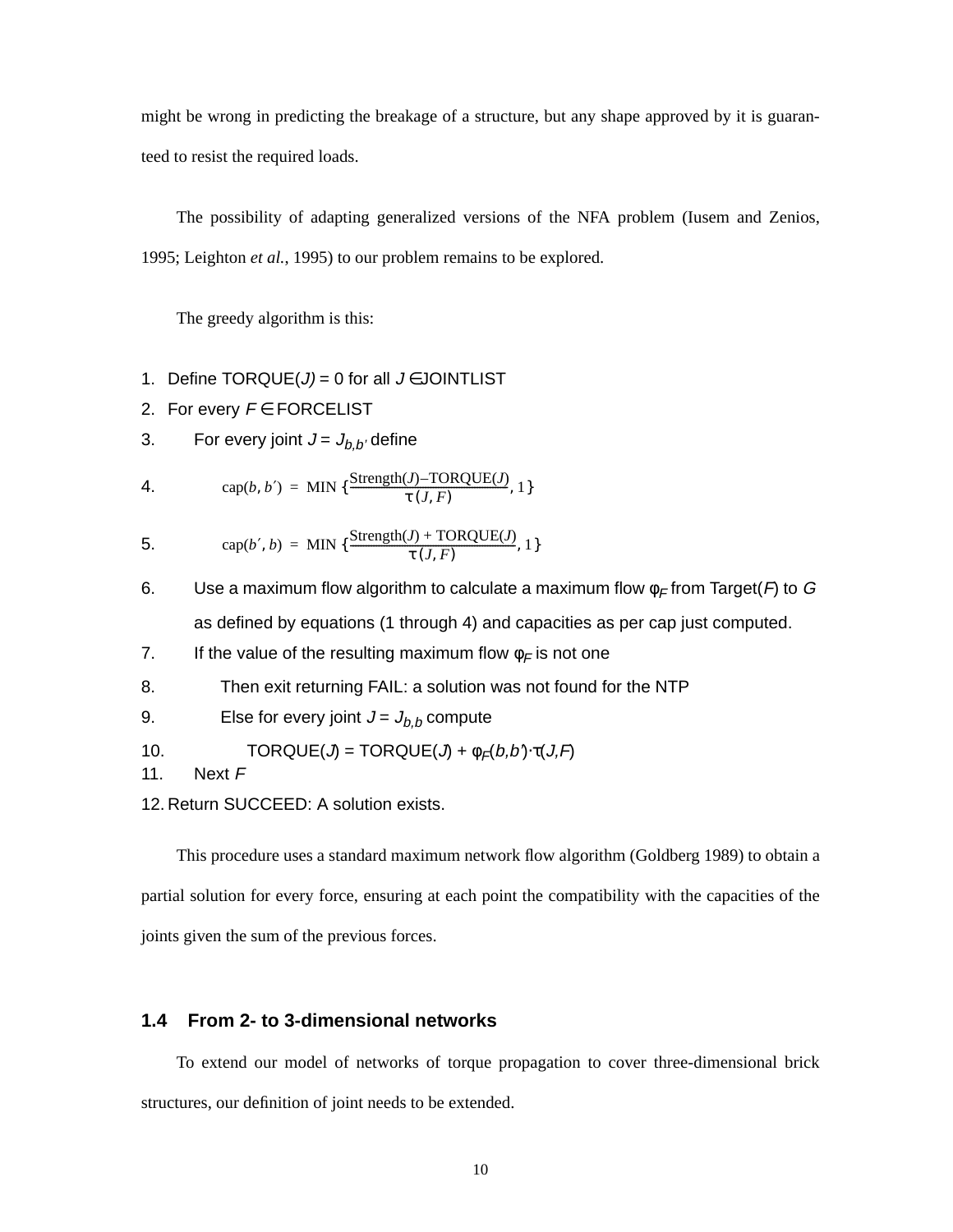Our definition of 3D joint is as follows: A union that can be described as a combination of two two-dimensional joints, one with an axis of rotation along the *x* axis and the other along the *y* axis. This combination allows us to evaluate a 3D structure as two independent 2D projections, one in the *x-z* plane and the other in the *y-z* plane.



**fig. 4.** A 3D joint is considered to be composed of two independent joints, one with axis along *x* and the other along *y.*

#### 1.4.1 Properties of 3D joints of snap-on bricks

Where before all brick unions could be described with one integer quantity, the number of knobs that join two bricks, in the three dimensional case these unions will be *n*-by-*m* rectangles. Two 2×4 bricks for example can be stuck together in 8 different types of joints: 1×1, 1×2, 1×3, 1×4, 2×1, 2×2, 2×3, 2×4. We know already, from the one dimensional case, how *n*×1 unions respond to forces acting along the *x* axis alone. A 2×1 union supports more than double the torque admitted by a  $1\times1$ , the reason being that the brick itself acts as a fulcrum (fig. 1). The distance from the border to the first knob is shorter than the distance to the second knob, resulting in a lower multiplication of the force for the second knob. This fulcrum effect does not happen when the force is orthogonal to the line of knobs. A 2×1 union can be considered as two 1×1 unions, or as one joint with double the strength of a  $1\times1$  (fig. 2).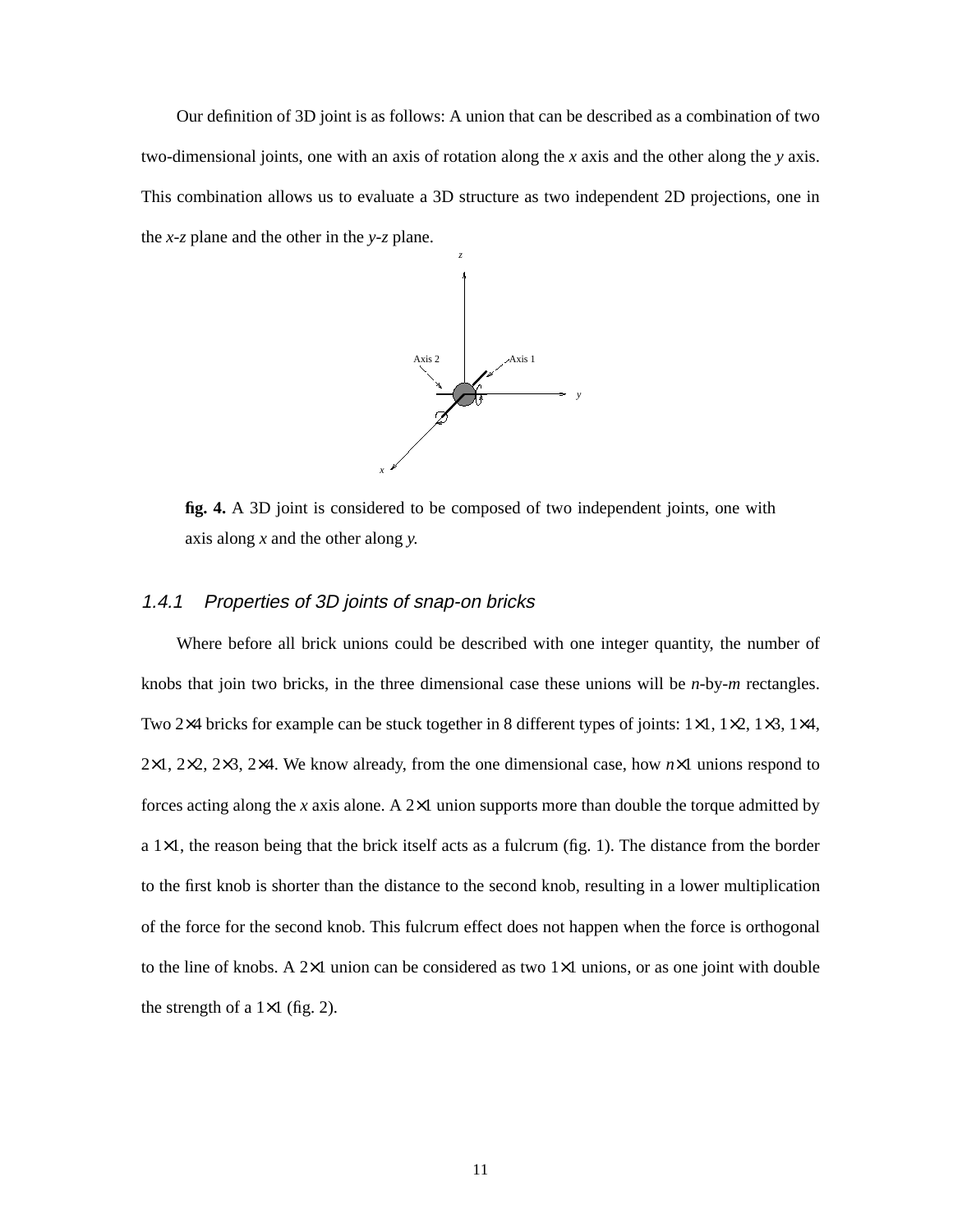

**fig. 5.** Fulcrum effect: a 1×2 union resists more than twice the load of a 1×1 because the second knob is farther away from the axis of rotation.



**fig. 6.** Two-dimensional brick joint: bricks A and B overlap in a 4×2 joint J. Along *x* the joint is a double 4×1 joint. Along the *y* axis it is a quadruple 2×1-joint.

Following these ideas we enunciate the following rule: Two bricks united by  $n \times m$  overlapping knobs will form a joint with a capacity *Kx* along the *x* axis equal to *m* times the capacity of one *n*-joint and *Ky* along the *y* axis equal to *n* times the capacity of an *m*-joint.

To test the resistance of this composite joint to any spatial force *f* we have to separate it into its two components, *fx* on the *xz* plane and *fy* on the *yz* plane. These components induce two torques τ*x,* τ*y*. To break the union either τ*x* must be larger than *Kx* or τ*y* larger than *Ky.* With this procedure we induce, from a 3-dimensional brick structure, two separate 2-dimensional systems of joints, one for the *x* components of torques and joints and the other for the *y* components. The structure is stable if and only if both 2-dimensional projections are stable networks (figs. 4 and 5).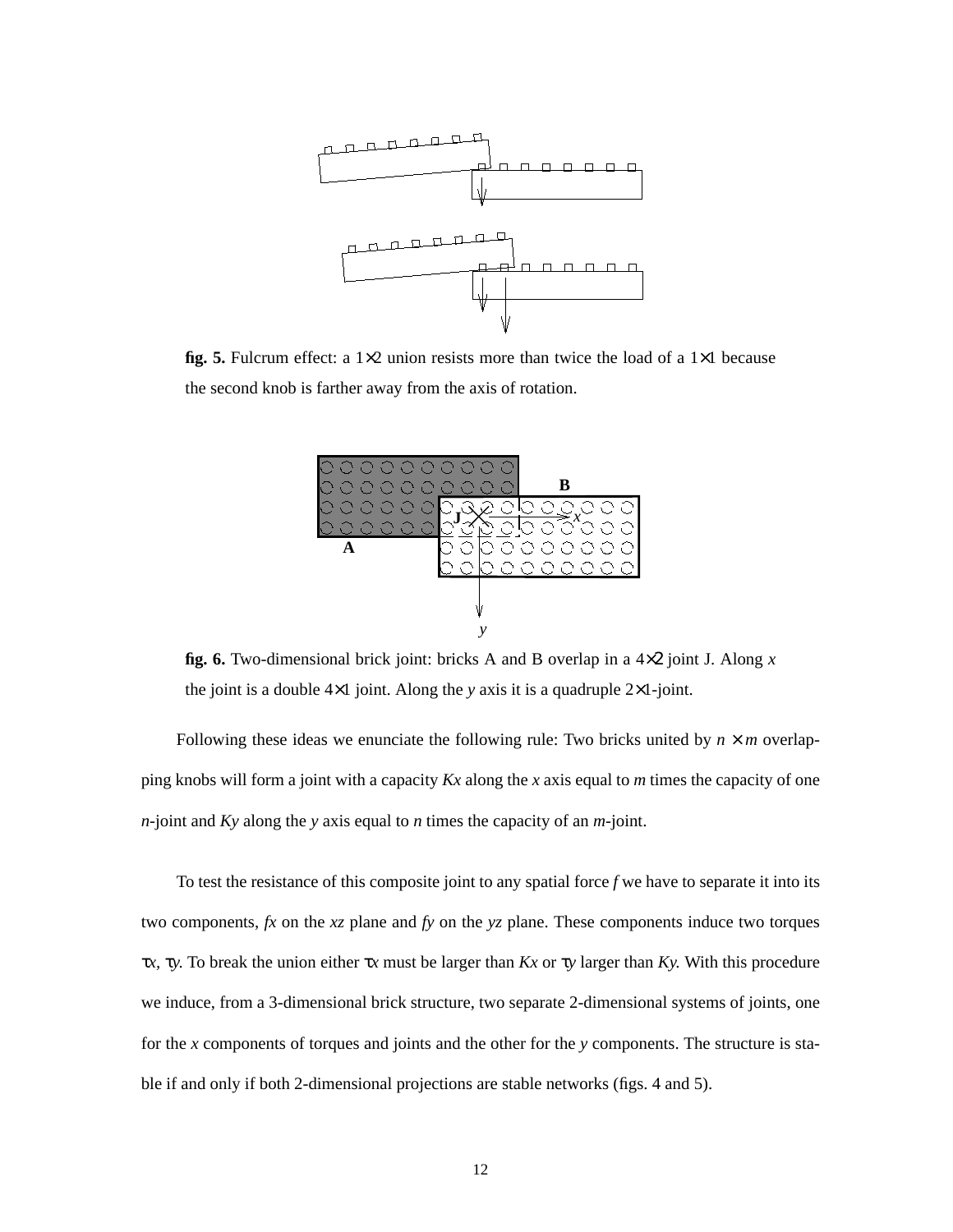We are assuming that a dimensional independence hypothesis is true; it could be the case, however, that a force exerted along one axis will either weaken or strengthen the resistance in the orthogonal dimension. We made some exploratory experiments that suggested that the presence of stress along one axis does not modify the resistance along the other. It is probably the case that the rectangular shape of the joint makes it stronger for diagonal forces, justifying this simplification.

#### 1.4.2 Solving a model

By separating each 3D joint into two orthogonal and independent 2D joints, which receive the *x* and *y* components of each external force, we can project an entire 3D network model of a bricks and joints structure into two orthogonal planes, *xz* and *yz*, generating two 2D networks that can be solved separately (figs. 4 and 5). Thus the problem of solving a 3D network does not add any more complexity to the existing problem of solving 2D networks of bricks and joints.



**fig. 7.** Computer-generated structure of Lego bricks.The underlying network model is shown.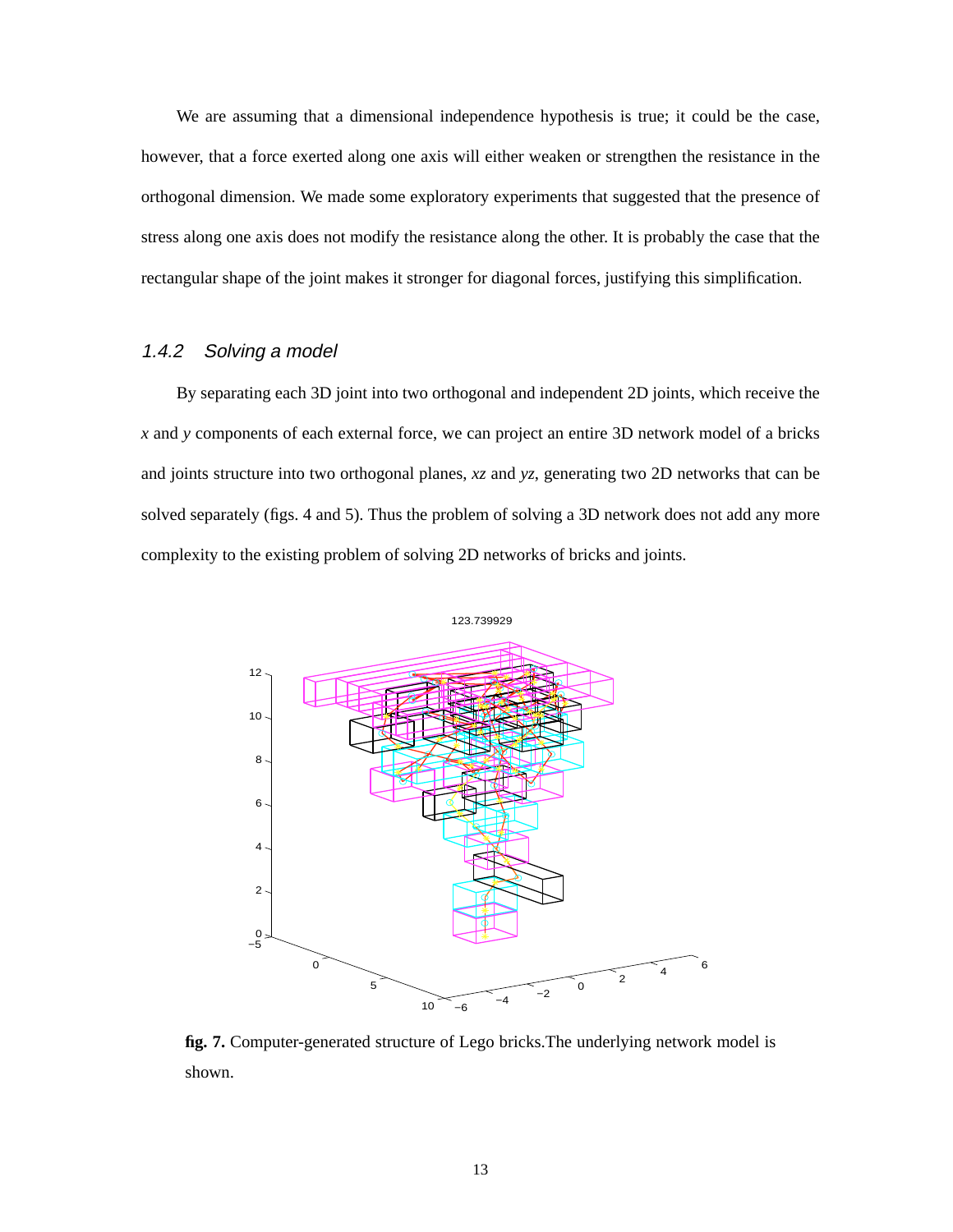

**fig. 8.** Projecting the 3D structure of fig. 4 to the *xz* and *yz* planes two 2D networks are obtained that can be solved independently.

# **2 Sample applications**

#### **2.1 Lego crane arm example**

This application used the two-dimensional version of our structural simulator in a computer simulation that designs the arm of a crane. The crane needs to support its own structure plus an external load of up to 500 grams.

The computer was able to design the crane arm by itself and produce a crane arm meeting according to our model — the specifications given. The crane was build afterwards following the computer design and tested to conclude the correctness of the design.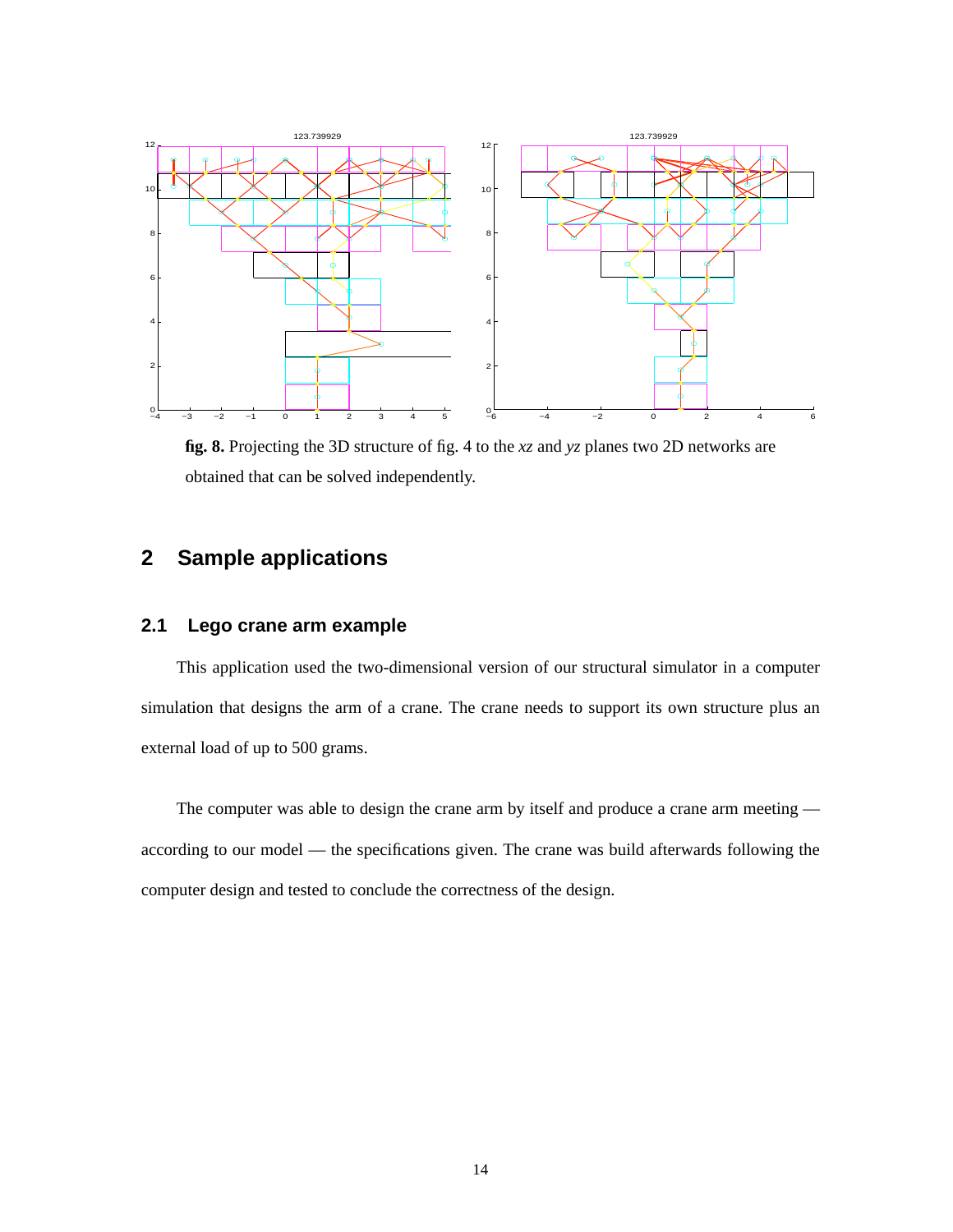

**fig. 9.** Computer-generated design for a crane arm made of Lego bricks



**fig. 10.** Lego crane built with the arm described by fig. 6 is shown supporting a 500g roll of solder as predicted by our model

## **2.2 Lego table example**

This application is also an example of computed-generated design of structures using Lego bricks.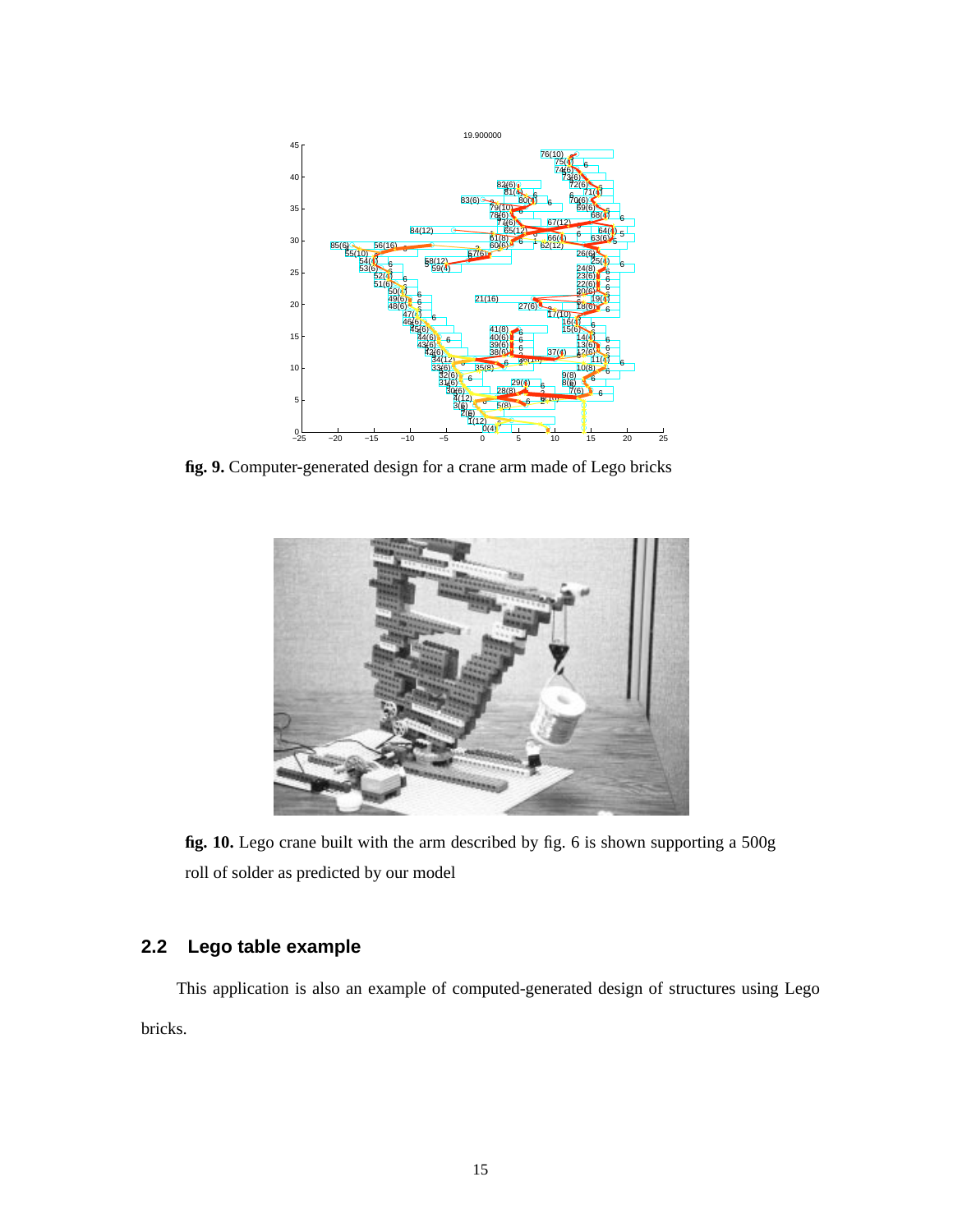The 3D version of our componential structural simulator is used this time to generate the design for a table that has to support a weight of 50g all over its support surface.

The design produced by the computer and tested using the componential structural simulator was shown above (fig. 4). As in the earlier case, we have built the table using real bricks and tested it to prove that it behaves as predicted by our model.



**fig. 11.** Computer-designed table. The stability of the structure was calculated with the componential structural simulator.

### **References**

- Cormen, T. H., Leiserson, C. E. and Rivest, R. L. (1989)*. Introduction to Algorithms*. MIT press McGraw Hill.
- Goldberg, David E. (1989). *Genetic Algorithms in Search, Optimization, and Machine Learning.* Addison-Wesley.
- Iusem, A. and Zenios, S. (1995). Interval Underrelaxed Bregman's method with an application. In *Optimization*, vol. 35, iss. 3, p. 227.